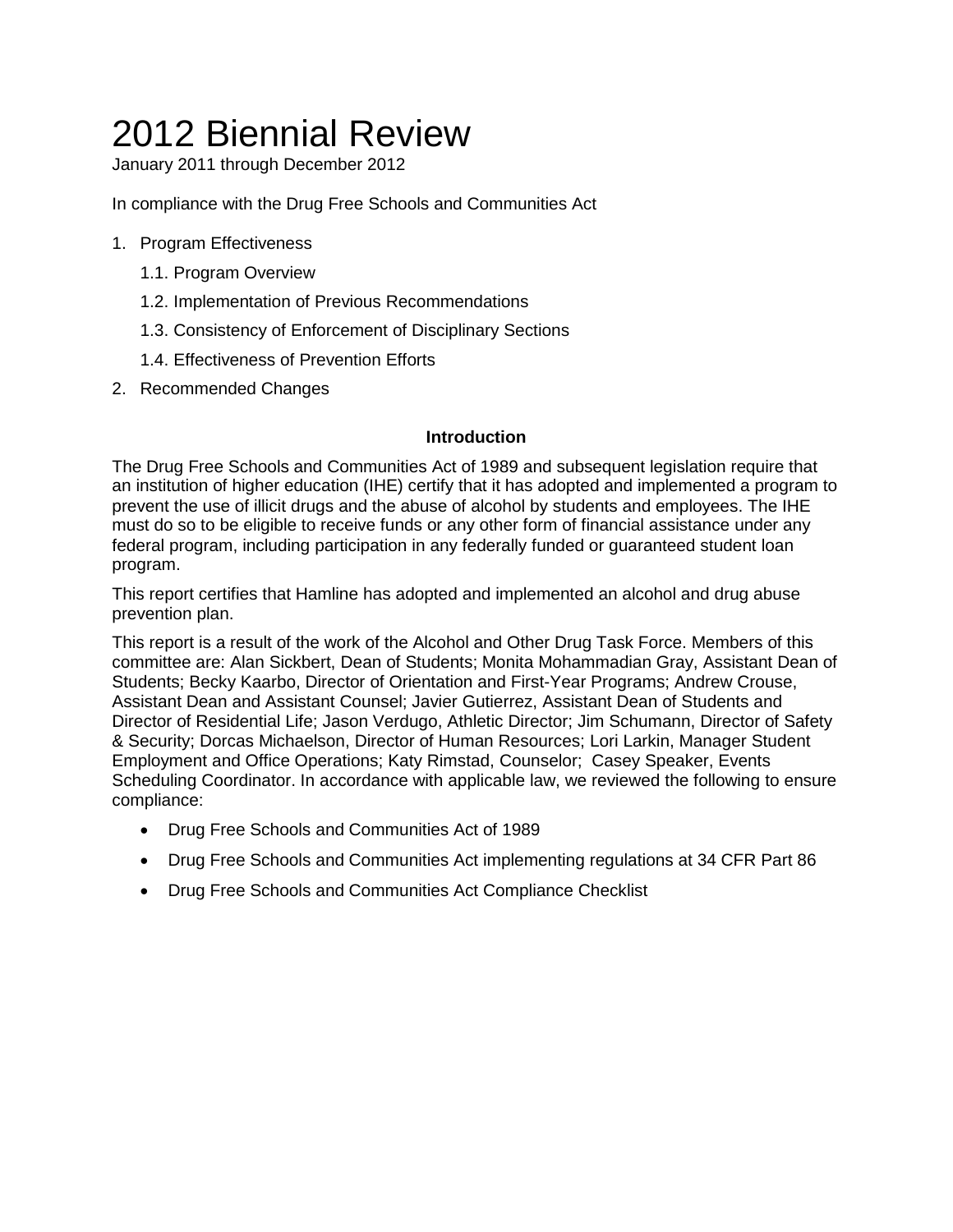# 1. **Program Effectiveness**

### 1.1. **Program Overview**

# 1.1.1. **Annual Written Notice Distribution**

- 1.1.1.1. **Students.** [EMAIL DISTRIBUTION] Students are informed of the University's alcohol and drug policy through various formats. The first begins at our piper preview summer sessions. During a residential life session staff inform parents and students what the drug and alcohol policy is and what are sanctions if found responsible. At the time of checking-in to the residence halls, students receive a packet that contains the residential life policies which explains in detail the alcohol and drug policy. During the piper passages (orientation program) each residence hall has a floor meeting where the alcohol and drug policy are explained to the students.
- 1.1.1.2. **Employees.** Every April, the Office of Human Resources sends an email to all faculty and staff with the university's drug and alcohol policy information.

# 1.1.2. **Awareness and Training Efforts**

- 1.1.2.1. **New Student Orientation.** Several efforts help set a positive campus climate right from the beginning. We focus much of our attention on this during Piper Passages (our fall orientation program). During Piper Passages, students attend a series of events that focus on appropriate behavior, bystander intervention, conduct and campus policies and education on drug and alcohol use. Our 4 main programs that focus on this are a prematriculation assessment administered through our Counseling and Health office called "My Student Body", our Monday Night Live program with skits on social responsibility and small group discussion afterwards, Until Someone Wakes which is a play on issues of power-based person violence followed by bystander intervention training and discussion, and the Rootbeer Kegger put on by our Peer Educators (Counseling and Health student group) and Greek Life on campus
- 1.1.2.2. **Residential Life.** Residence life has always been a huge part of the alcohol free and educational programming on campus. The Resident Advisors and members of Residence Hall Association (RHA) provide consist programming in the halls such as movie nights, game nights, craft nights, etc... All of these events are alcohol-free so they continually model what great social programming. More specifically, they host events such as Root beer Pong, safe Spring Break kits, educational bulletin boards, just to name a few, that not only focus on social interaction and fun, but are specifically designed to educate students. Not only does Residence Life provide ample substance free events, they have an entire floor dedicated to it allowing to students who choose to dedicate their living space in this way to have a safe and inclusive place to this.

### 1.1.2.3. **Counseling and Health Services**

1.1.2.3.1. **Health and Wellness Peer Educators.** Hamline University's Peer Educators are undergraduate students who are interested in promoting healthy behaviors among their fellow students. Each month, the Peer Educators make a one-page newsletter that is hung on the inside door of each bathroom stall. Each Toilet Tribune shares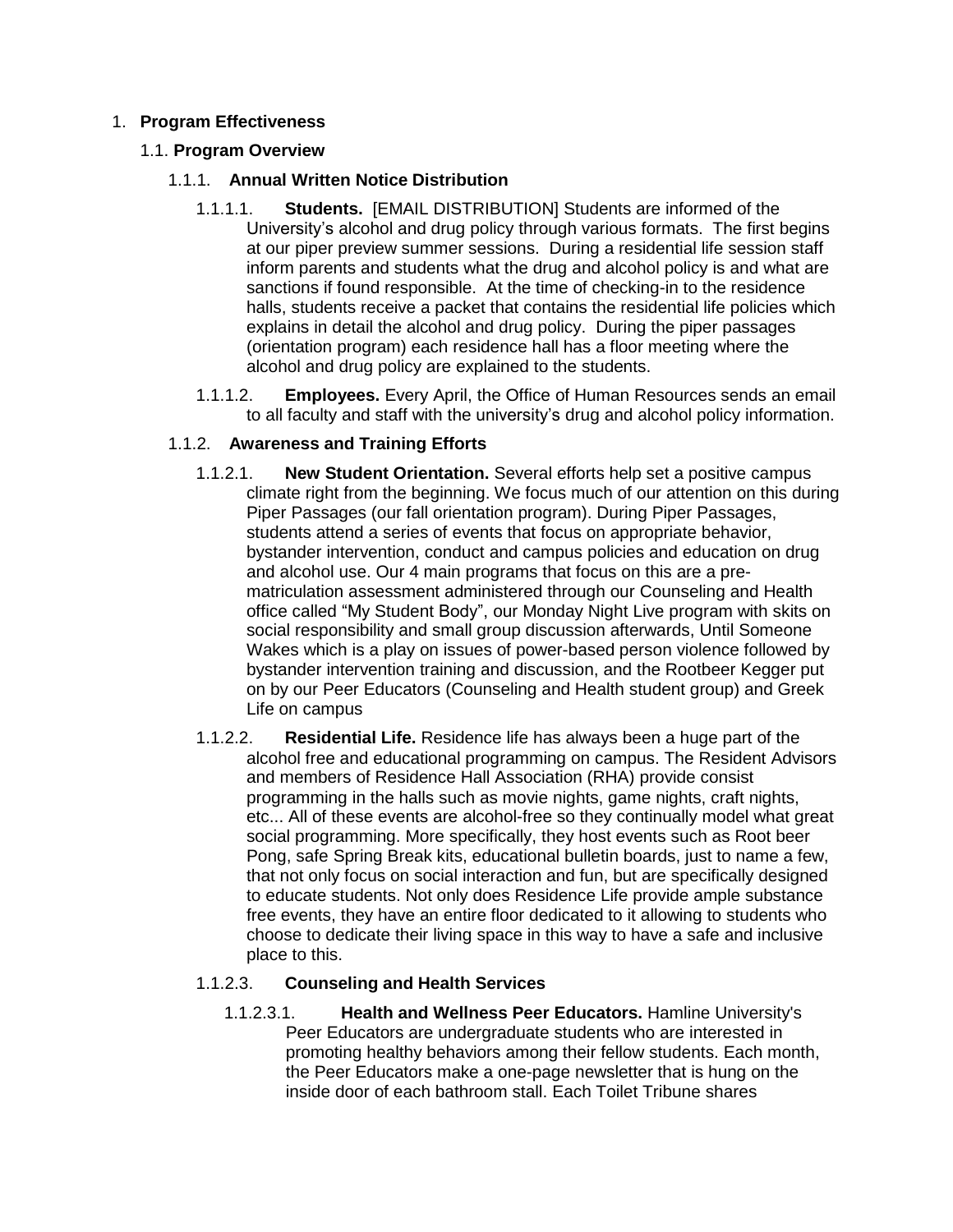information about relevant health topics for that month (i.e., how to identify if your friend has alcohol poisoning, stress management tips for finals week) and includes an advertisement for a health-related event on campus put on by the Peer Educators.

- 1.1.2.3.2. **Spring Break Kits.** The Peer Educators give out over 100 Spring Break Kits every year in the week before Hamline's spring break. These kits are a water bottle that is filled with condoms, sunscreen, bandaids, mints, information about how to spot alcohol poisoning, and general safety tips for spring break.
- 1.1.2.3.3. **Thirsty Thursdays or Tipsy Tuesdays.** The Peer Educators host an alcohol-free event every fall during which students drink "mocktails" (non-alcoholic mixed drinks) and play Alcohol Jeopardy (an informational game made by BACCHUS, the national organization for Peer Educators).
- 1.1.2.3.4. **Speaker David Hellstrom.** David Hellstrom was a speaker that was hosted by Peer Education. He spoke about healthy decision-making related to alcohol. He is employed by BACCHUS, the national Peer Education association.
- 1.1.2.3.5. **Alcohol/Drug Assessment.** When students meet with counselors or nurses at Counseling & Health Services, all providers assess the students' current and past alcohol and drug use habits and then adjust their treatment as needed. They may spend time in the meeting with the student discussing their substance use behaviors or they may refer the student to an off-campus treatment resource.
- 1.1.2.3.6. **MyStudentBody.** MyStudentBody is an online interactive wellness prevention program. It teaches students about alcohol, drugs, and other addictive substances. The goal of the course is to increase students' knowledge, decrease harmful behaviors, and provide information to help students make good decisions. Hamline University requires first year students to complete the course.
	- 1.1.2.3.6.1. *Summary data: 6/6/2011-12/4/2011:*
		- 316 students completed it
		- 109 students were "in progress"
		- 515 total number of undergraduate students admitted fall 2011
		- 61.35% completion rate

# 1.1.2.3.6.2. *Summary data: 6/4/2012-12/2/2012*

- 466 students completed it
- 67 students were "in progress"
- 541 total number of undergraduate students admitted fall 2012
- 86.13% completion rate

# 1.1.2.4. **International Programs.**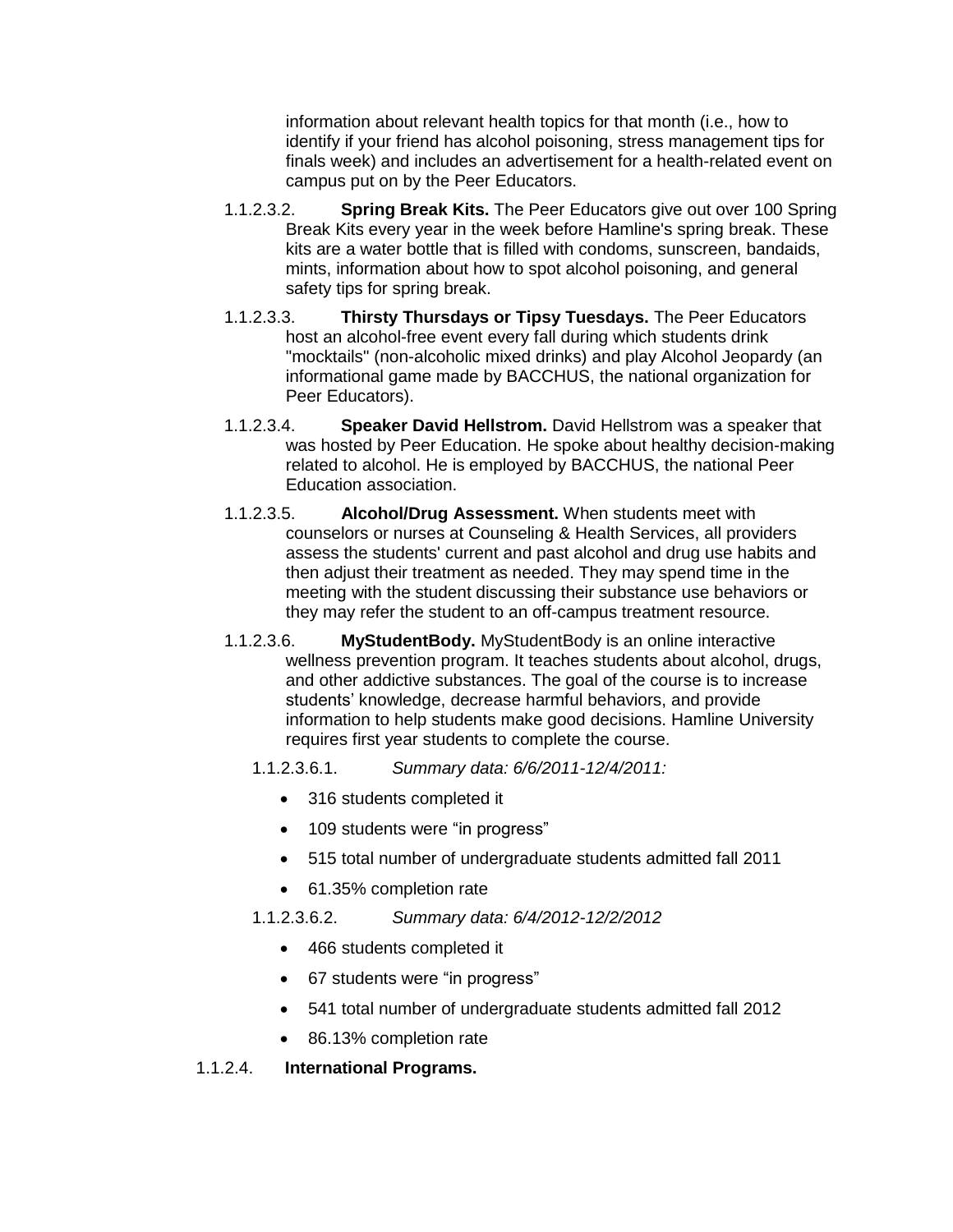- 1.1.2.4.1. **Study Abroad Orientation.** The Study Abroad Orientation is conducted for all students going abroad: Academic Year, Semester, Summer and Short-term. All students are required to know the alcohol and drug laws pertaining to the country in which they are studying. In the majority of countries in which students are studying, they are of legal drinking age. "Soft" drugs may or may not be illegal. In all cases, students are encouraged to think very carefully about the choices they make when it comes to alcohol/drug use and the dangers they may find themselves in should they indulge. Students are also made aware that if they are sent home because of alcohol/drug use, they will be charged for violating University policy and fail their study abroad courses.
- 1.1.2.4.2. **International Student Orientation.** All international students must attend International Student Orientation. They are made aware that the legal drinking age in the United States is 21 and being caught drinking underage or providing alcohol to those under 21 is strictly prohibited. Students also understand that getting caught in these situations could result in a university judicial hearing. Should they get caught by local law enforcement this could have serious affects on their immigration/visa status.
- 1.1.2.5. **Safety and Security.** 360 Stay Safe Program: Hamline participates in this national program designed for universities, colleges, community colleges, and transitioning high school seniors to create a safe and healthy campus community. The self-paced program, Building Community, is a video-based training program is used with faculty, staff and students.
- 1.1.3. **Alcohol Free Events.** Multiple units of Hamline University work collaboratively to provide Alcohol Free program. These events can range from social events purposefully scheduled during high risk drinking time frames of nights and weekend, to educational programs which help inform students about healthy drinking habits and safety, information on policies and procedures, and speakers. In this section of the report, we highlight some examples of these events through offices such as Residence Life, New Student orientation, Counseling and Health, and others dedicated to creating a self and healthy environment on Hamline's campus.

### 1.1.4. **Surveys and Studies**

1.1.4.1. **National College Health Assessment.** The ACHA-NCHA is a national research survey organized by American College Health Association (ACHA) to assist college health service providers, health educators, counselors, and administrators in collecting data about their students' habits, behaviors, and perceptions on the most prevalent health topics. Hamline University collected data from 466 students in 2011 (24.6% of the student body). The results of this survey can be found in Addendum A.

Summary: ACHA data shows that the Hamline University undergraduate population generally lines up with the national population. There are a few notable results, which are summarized here and presented in the tables below. The numbers for Hamline Undergraduate hookah use are notably higher than the national in the 1-2 and 3-5 days per 30 days use. This could be due to there being several hookah bars in the local area. Hamline Law stands out in the use of alcohol. Numbers are notably higher for alcohol use in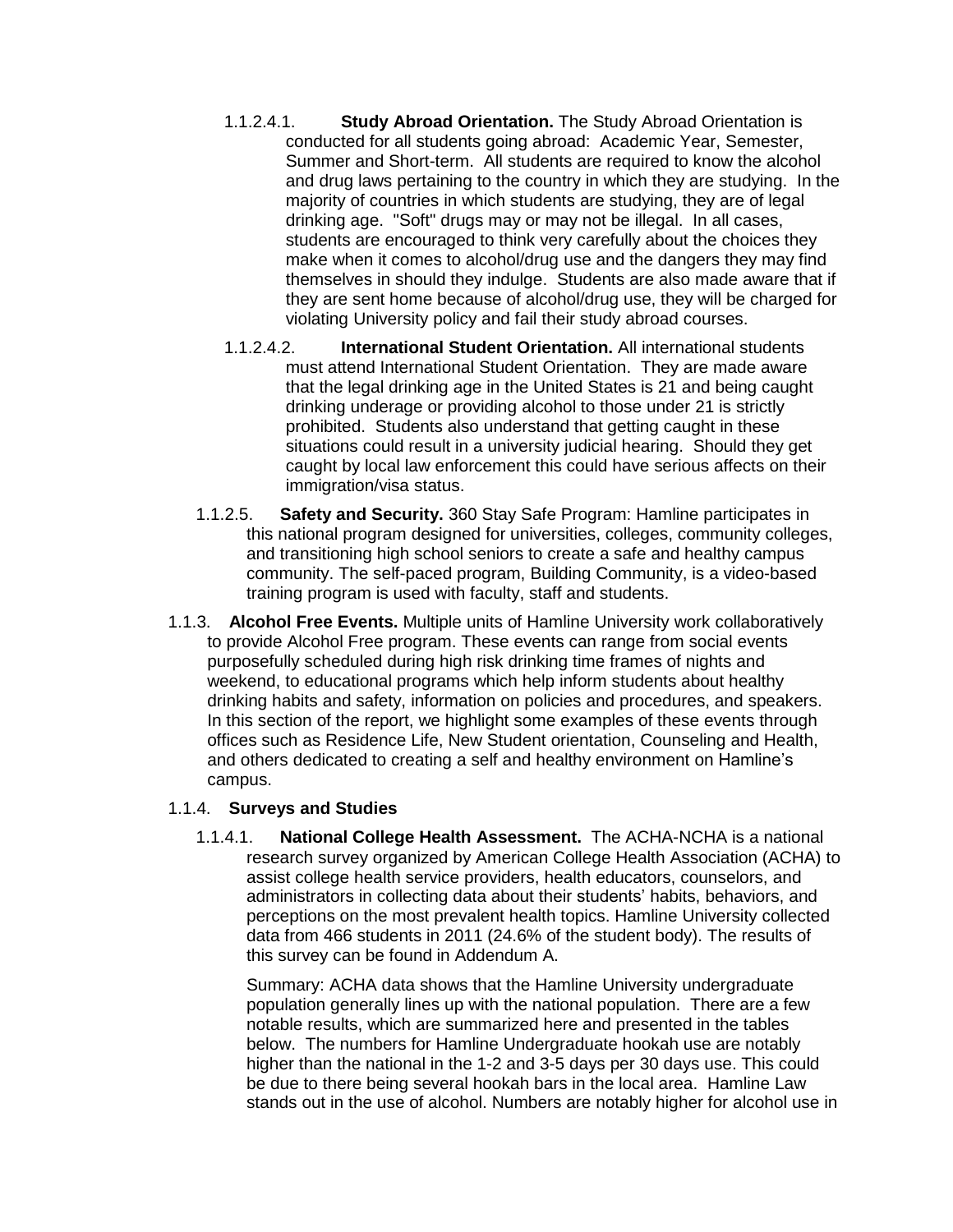all categories accept for 6-9 days use per 30 days, where the number is below the national. Numbers are consistently higher for alcohol use within the Hamline Law population. While the numbers for alcohol use are higher with the Hamline Law population, the data suggests that students are making smarter drinking decisions such as alternating non-alcoholic and alcoholic drinks and avoiding drinking games. In addition, numbers pertaining to alcohol are consistently lower for the Hamline undergraduate population. The Hamline undergraduate population reported higher rates than the national in physical injury to self and others while drinking alcohol as well as serious consideration of suicide. Rates of stimulant (e.g., Ritalin, Adderall) use for the Hamline undergraduate population was reported as higher than the national by about 3%. Please see Addendum A for question-specific data.

### 1.2. **Implementation of Previous Recommendations**

- 1.2.1. **Recommendation:** That all AOD policies along with this report be posted and available on one accessible website.
	- Alcohol and Drug policies were included in the overall policies of the university as well as the Drug Free Schools and Communities act. This was assigned to Marketing area for changes in website. No new website that is inclusive of all alcohol and drug information including the annual review was created. It is still difficult to find policies and the posting of the review does not exist. It is only said to be available through the Dean of Students office.
- 1.2.2. **Recommendation:** That Hamline distribute a letter which contains the standards of conduct, legal sanctions, health risks and treatment options to each new employee in hard copy form.
	- This is not done in hard copy form. Much of this information is in the Drug Free Schools and Communities Act letter sent electronically by email annually to employees. Some of the information about health risks and treatment options are available through employee assistance information (EAR). This information is said to be included in employee handbook which was to be under review. This has been recommended in the last 2 biennial reviews.
- 1.2.3. **Recommendation:** That Hamline require new employees to sign an acknowledgement that they have been provided a copy of Hamline's policies, procedures and prevention programs information.
	- This recommendation was approved by the Risk Management committee and a letter sent to HR to do so. To date this is still not done.
- 1.2.4. **Recommendation:** That Human Resources and the Dean of Student Office coordinate their AOD policy guides to ensure that the same of comparable information is distributed to students and employees.
	- The two offices met to go over the letters to all faculty, staff and students and the two were basically the same and thus this recommendation was met.
- 1.2.5. **Recommendation:** That all Hamline departments engaged in AOD policy and education efforts provide ongoing documentation to the AOD compliance committee for inclusion in future biennial reviews.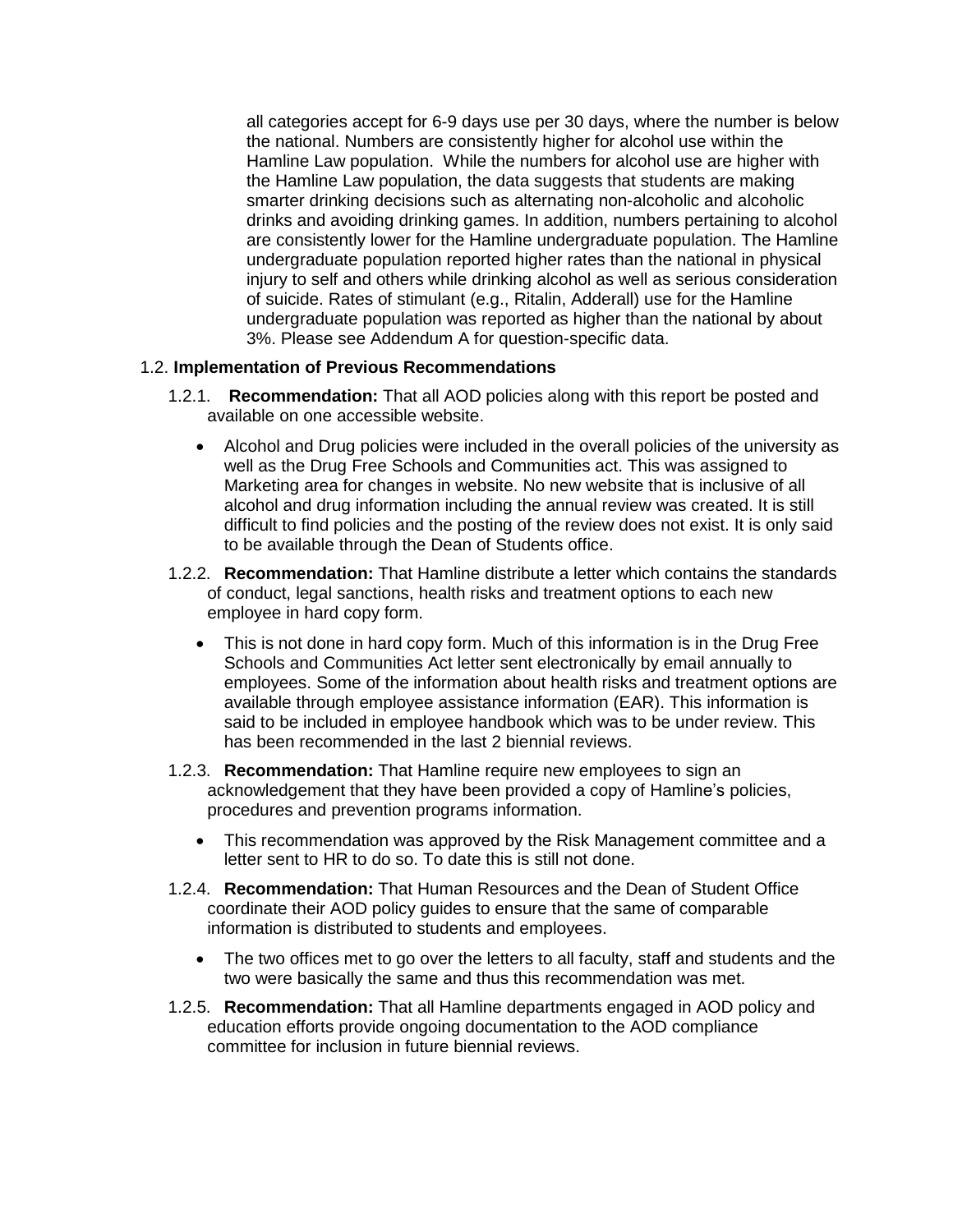- This was sent back to committee as it was unclear which Hamline departments needed to report this information, what information was needed and how to do this task.
- 1.2.6. **Recommendation:** That Hamline create an amnesty policy to encourage students to report dangerous behaviors.
	- This was completed in 2011 by Safety and Security and is posted as part of university policies.
- 1.2.7. **Recommendation:** That the university maintain its records regarding drug and alcohol related incidents in such a manner to comply with the recently reauthorized higher Education Opportunity Act .20.U.S.C. 1011i(a).
	- This was meant to change how we maintain records to make the biennial report easier. These records are kept and Safety and Security has redone how they maintain Clery reports and Residential Life also has changed how they keep such records in an electronic fashion. Although this can be improved, this recommendation has been met.
- 1.2.8. **Recommendation:** That Hamline University create a university AOD Compliance Committee charged with the task of evaluating an assessing the effectiveness of Hamline's AOD prevention program.
	- This committee has been formed every two years for the purpose of completing the biennial review.

### 1.3. **Consistency of Enforcement of Disciplinary Sections**

- 1.3.1. **Sanctions.** In 2010, 92 students were held accountable for their alcohol and drug violations and in 2011, there were 78 students who were held accountable.
	- 1.3.1.1. **Alcohol.** If students are found responsible for violating the alcohol policy sanctioning occurs with a monetary fine and educational portion. Students who violate the alcohol policy for the first time are sanctioned a fine of \$150. given a formal warning, and some educational sanction that may include a reflection paper or restorative piece. A second violation incurs a \$300 fine and community service and an alcohol assessment may be required, a  $3<sup>rd</sup>$ violation incurs a \$600 fine and the student is placed on probation and parents are notified. Any further violations are sent to a conduct board for adjudication.
	- 1.3.1.2. **Drugs.** If a student is found responsible for violating the drug policy sanctioning occurs with a monetary fine and educational portion. Students who violate the drug policy are placed on probation, parental notification, and a fine. A referral for a drug assessment may be required. Students who continue to violate the drug policy are sent to a conduct board.
- 1.3.2. **On Campus Enforcement.** Resident advisors and area coordinators are the live in staff that are trained in confronting policy violations. They confront any suspicion of alcohol or drug violations. If it is noticeable that a student is intoxicated the staff will have a conversation with the student regardless of age. Staff documented all incidents and conduct follow-up.

### 1.3.3. **Data.**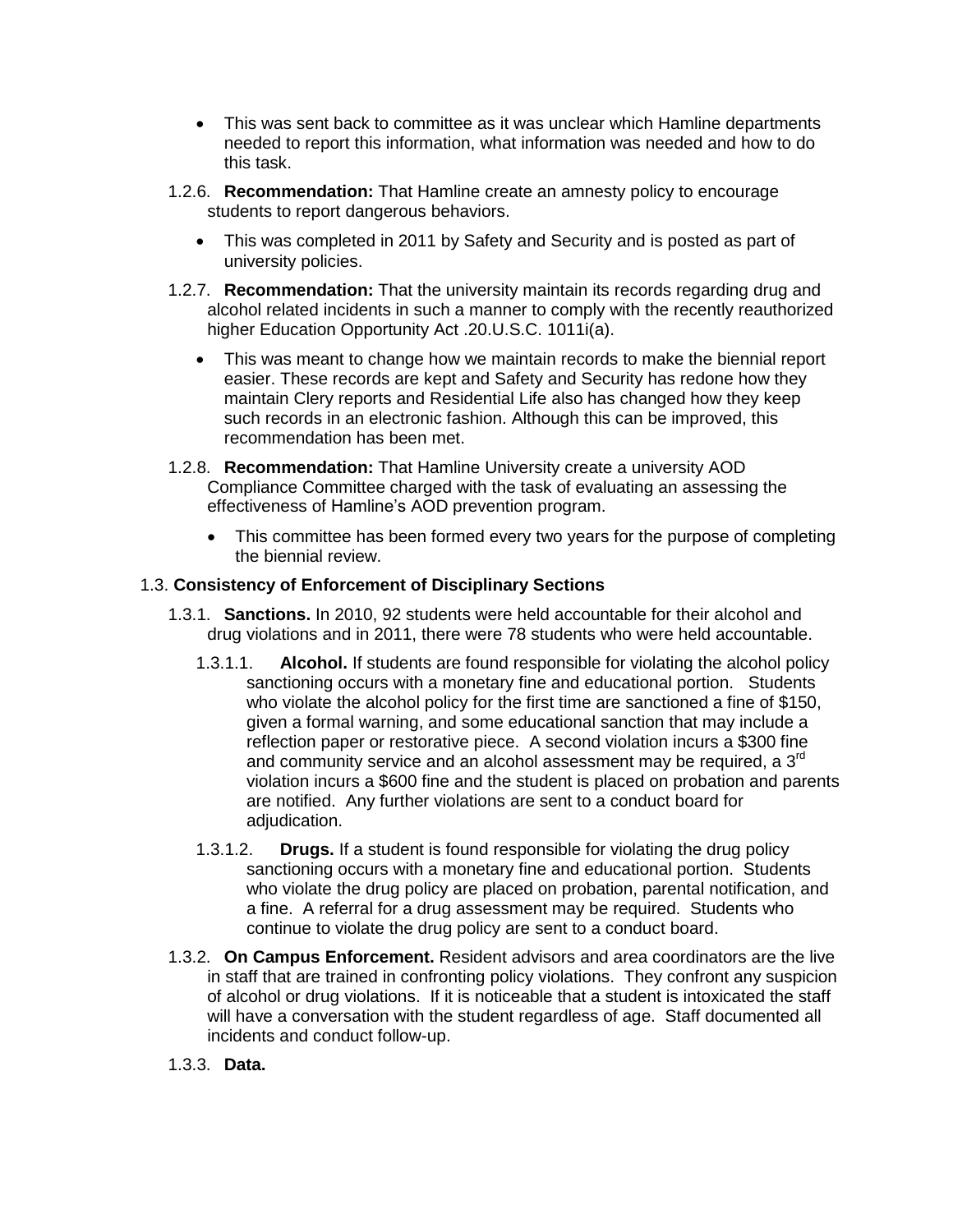Student Conduct Violations

| Alcohol and other drugs | # of Violations | # of Individuals Charged with |
|-------------------------|-----------------|-------------------------------|
|                         |                 | Violations                    |
| 2010                    | 169             | 92                            |
| 2011                    | 165             | 78                            |

Safety and Security Annual Reports on Alcohol and Drug Violations (reported October 2011)

| 2010              | Hamline       | Augsburg     | Univ. of St.   | Gustavus       | National  |
|-------------------|---------------|--------------|----------------|----------------|-----------|
|                   |               |              | Thomas         | Adolphus       |           |
| Alcohol           | 11.5/1000     | 26.1/1000    | 32.8/1000      | 79.7/1000      | 20/1000   |
| <b>Violations</b> |               |              |                |                |           |
| (Actual           | 54 discipline | 101          | 336 discipline | 145 discipline |           |
| numbers)          | referrals, 2  | discipline   | referrals, 9   | referrals, 56  |           |
|                   | arrests       | referrals, 1 | arrests        | arrests        |           |
|                   |               | arrest       |                |                |           |
|                   |               |              |                |                |           |
| Drug              | 2.88/1000     | 32/1000      | 7.4/1000       | 23/1000        | 6.48/1000 |
| <b>Violations</b> |               |              |                |                |           |
| (Actual           | 14 discipline | 125          | 58 discipline  | 51 discipline  |           |
| numbers)          | referrals, 2  | discipline   | referrals, 3   | referrals, 7   |           |
|                   | arrests       | referrals, 0 | arrests        | arrests        |           |
|                   |               | arrests      |                |                |           |

Safety and Security Annual Reports on Alcohol and Drug Violations (reported October 2012)

| 2011              | Hamline       | Augsburg      | Univ. of St.   | Gustavus       | National  |
|-------------------|---------------|---------------|----------------|----------------|-----------|
|                   |               |               | Thomas         | Adolphus       |           |
| Alcohol           | 20.5/1000     | 39.7/1000     | 35.1/1000      | 83.1/1000      | 19.3/1000 |
| Violations        |               |               |                |                |           |
| (Actual           | 92 discipline | 137           | 339 discipline | 151 discipline |           |
| numbers)          | referrals, 4  | discipline    | referrals, 23  | referrals, 59  |           |
|                   | arrests       | referrals, 8  | arrests        | arrests        |           |
|                   |               | arrests       |                |                |           |
|                   |               |               |                |                |           |
| Drug              | 2.88/1000     | 25.24/1000    | 7.4/1000       | 19.7/1000      | 6.8/1000  |
| <b>Violations</b> |               |               |                |                |           |
| (Actual           | 15 discipline | 92 discipline | 66 discipline  | 50 discipline  |           |
| numbers)          | referrals, 1  | referrals, 0  | referrals, 11  | referrals, 0   |           |
|                   | arrest        | arrests       | arrests        | arrests        |           |

1.4. **Effectiveness of Prevention Efforts**. For students who were charged with alcohol and drug violations, both the number of incidents and the number of people being charged declined between 2010 and 2011. We used My Student Body education modules to raise students' knowledge and awareness of the impact of alcohol and drugs on their lives. Any student known to be involved in an alcohol or drug incident had individual meetings with staff to discuss their actions, outcomes and needed sanctions, many of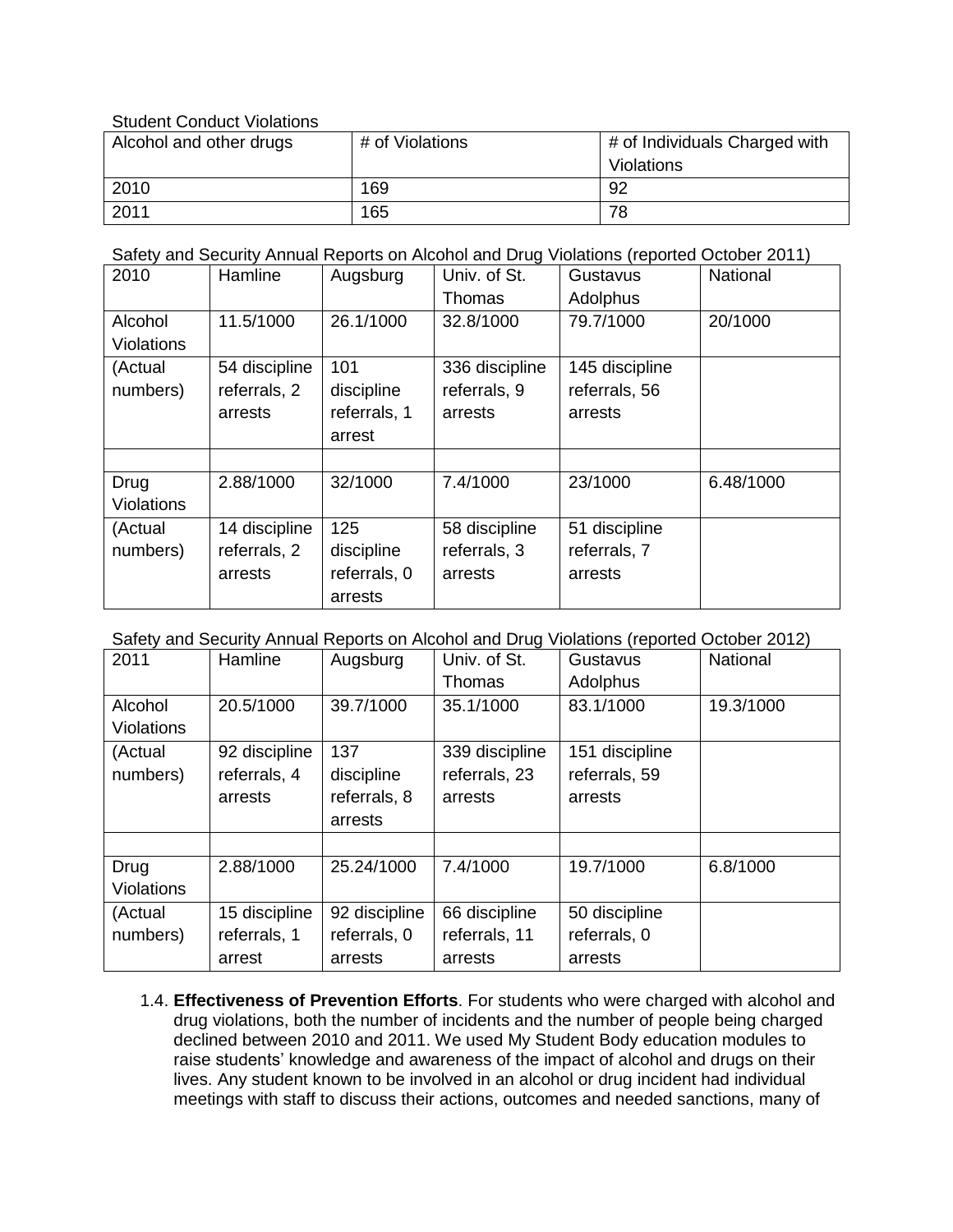which focused on education. We also have increased our contacts with the local police and the neighborhood residents, creating positive community relationships.

#### 2. **Recommended Changes**

- 2.1. **Recommendation:** Appoint an Alcohol and Drug Prevention Coordinator
- 2.2. **Recommendation:** Establish process to certify distribution of annual written notice to students and employees
- 2.3. **Recommendation:** Establish a consistent biennial review schedule
- 2.4. **Recommendation:** Establish a task force to examine current efforts and recommend any changes or additional activities to promote a drug and alcohol abuse free campus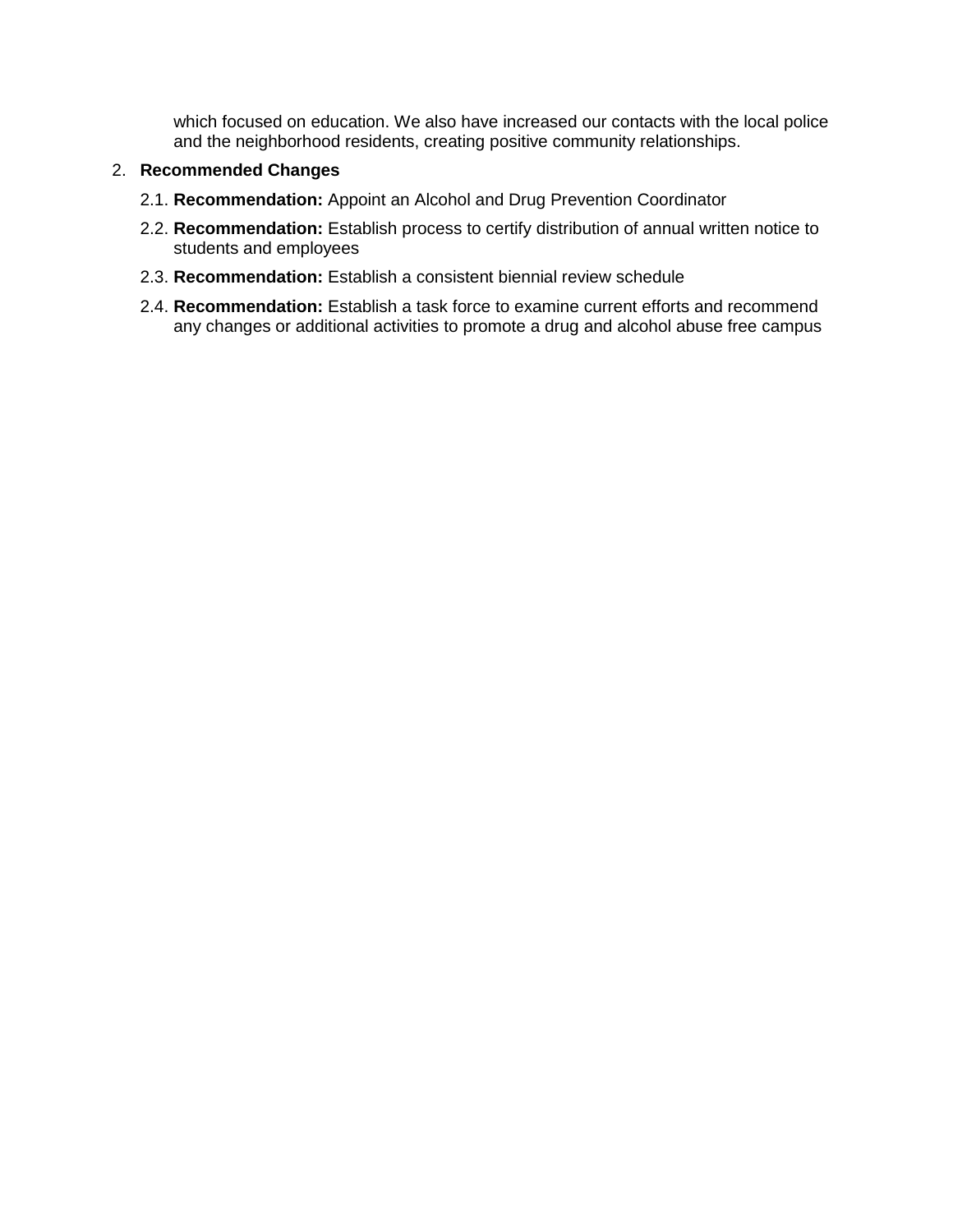#### Addendum A

# ACHA Results, Fall 2011 (Drug & Alcohol Content) Hamline University

Summary: ACHA data shows that the Hamline University undergraduate population generally lines up with the national population. There are a few notable results, which are summarized here and presented in the tables below. The numbers for Hamline Undergraduate hookah use are notably higher than the national in the 1-2 and 3-5 days per 30 days use. This could be due to there being several hookah bars in the local area. Hamline Law stands out in the use of alcohol. Numbers are notably higher for alcohol use in all categories accept for 6-9 days use per 30 days, where the number is below the national. Numbers are consistently higher for alcohol use within the Hamline Law population. While the numbers for alcohol use are higher with the Hamline Law population, the data suggests that students are making smarter drinking decisions such as alternating non-alcoholic and alcoholic drinks and avoiding drinking games. In addition, numbers pertaining to alcohol are consistently lower for the Hamline undergraduate population. The Hamline undergraduate population reported higher rates than the national in physical injury to self and others while drinking alcohol as well as serious consideration of suicide. Rates of stimulant (e.g., Ritalin, Adderall) use for the Hamline undergraduate population was reported as higher than the national by about 3%.

|                    | Hamline UG | Hamline Law | National |
|--------------------|------------|-------------|----------|
| Never used         | 62.8       | 75.7        | 70.3     |
| Have used, but not | 24.2       | 22.1        | 21.8     |
| in last 30         |            |             |          |
| $1-2$ days         | 9.5        | 2.2         | 5.1      |
| $3-5$ days         | 2.8        |             | 1.4      |
| 6-9 days           | .4         |             | .5       |
| $10-19$ days       |            |             | .4       |
| $20-29$ days       |            |             | .3       |
| Used daily         | .2         |             |          |

| 8A2. Within the last thirty days, on how many days did you use: Tobacco from a water pipe |  |  |
|-------------------------------------------------------------------------------------------|--|--|
| $(hookah)$ ?                                                                              |  |  |

| 8A5. Within the last thirty days, on how many days did you use: Alcohol (beer, wine, liquor)? |  |  |  |  |
|-----------------------------------------------------------------------------------------------|--|--|--|--|
|-----------------------------------------------------------------------------------------------|--|--|--|--|

|                    | Hamline UG | Hamline Law | National |
|--------------------|------------|-------------|----------|
| Never used         | 25.9       | 7.4         | 24       |
| Have used, but not | 15         | 9.6         | 13.9     |
| in last 30         |            |             |          |
| $1-2$ days         | 18.7       | 22.1        | 17.2     |
| $3-5$ days         | 18.5       | 25.7        | 16.3     |
| 6-9 days           | 11.8       | 13.2        | 14.5     |
| $10-19$ days       | 8.3        | 14.7        | 10.5     |
| $20-29$ days       | 1.5        | 4.4         | 2.7      |
| Used daily         | .2         | 2.9         | .9       |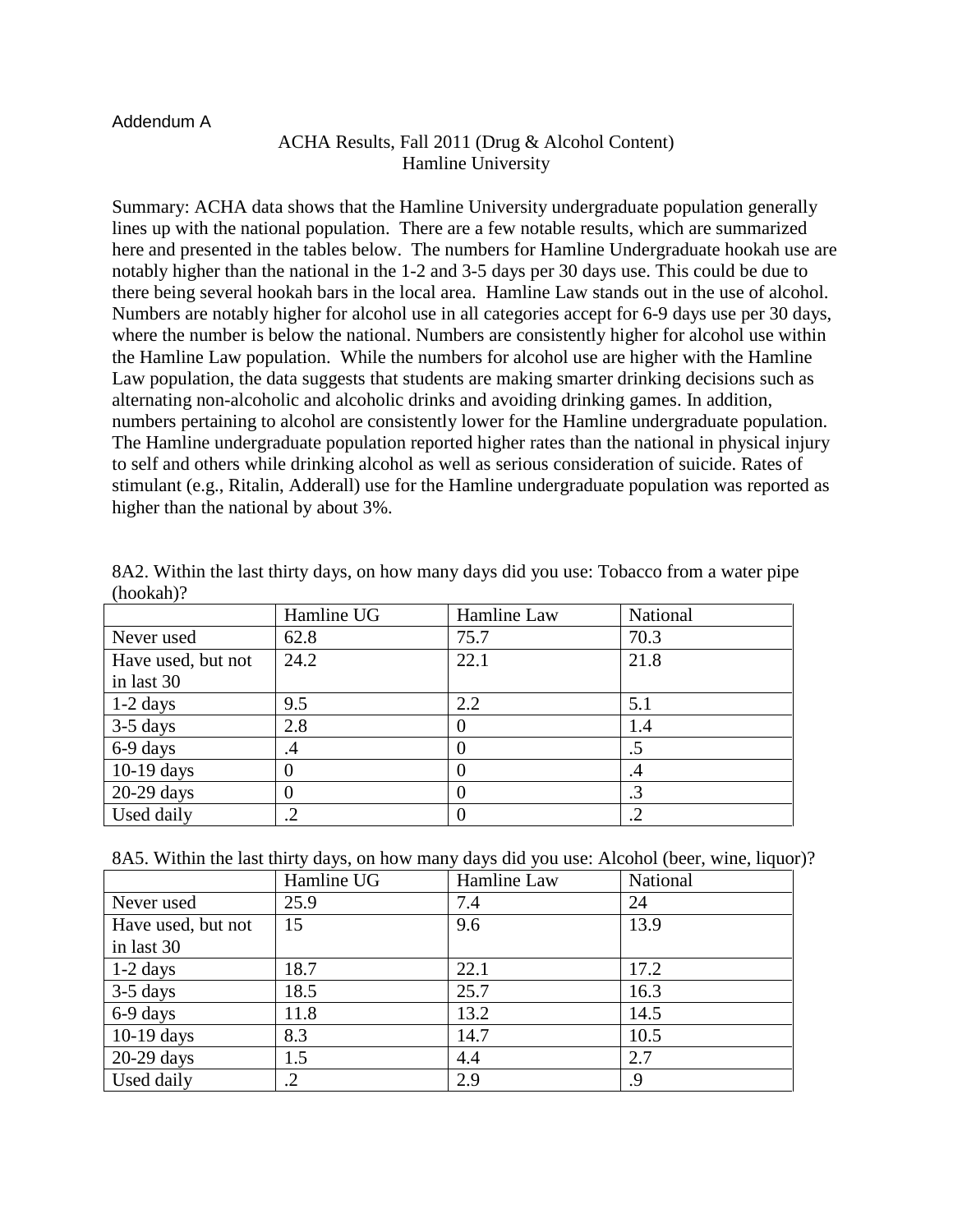|                    | Hamline UG | Hamline Law | National |
|--------------------|------------|-------------|----------|
| Never used         | 63.2       | 70.4        | 66.6     |
| Have used, but not | 21.2       | 25.2        | 19.1     |
| in last 30         |            |             |          |
| $1-2$ days         | 5.2        | 1.5         | 5.2      |
| $3-5$ days         | 2.8        | 1.5         | 2.4      |
| 6-9 days           | 1.3        |             | 1.6      |
| $10-19$ days       | 2.6        | .7          | 1.8      |
| $20-29$ days       | 1.9        | $\theta$    | 1.4      |
| Used daily         | 1.7        | 0           | 1.9      |

8A6. Within the last thirty days, on how many days did you use: Marijuana (pot, weed, hashish, hash oil)?

8A9. Within the last thirty days, on how many days did you use: Other amphetamines (diet pills, bennies)?

|                    | Hamline UG | Hamline Law | National   |
|--------------------|------------|-------------|------------|
| Never used         | 94.2       | 97.1        | 94.1       |
| Have used, but not | 2.6        | 1.5         | 3.9        |
| in last 30         |            |             |            |
| $1-2$ days         | 9.         | .7          | .6         |
| $3-5$ days         | .4         |             | .4         |
| 6-9 days           | .2         |             | $\cdot$    |
| $10-19$ days       | 9.         | $\theta$    | .2         |
| $20-29$ days       | $\cdot$ .2 |             | $\cdot$ .2 |
| Used daily         | .6         | .7          | .4         |

10. The last time you "partied"/socialized, how many alcoholic drinks did you have?

|                | Hamline UG | Hamline Law | National          |
|----------------|------------|-------------|-------------------|
| $\overline{0}$ | 34.7       | 12.7        | 31.4              |
| $1-2$          | 17.9       | 35.8        | 20.6              |
| $3-4$          | 19.4       | 24.6        | 20.4              |
| $5-6$          | 13.6       | 11.2        | 13.4              |
| $7 - 8$        | 6.5        | 6.7         | 6.5               |
| $9-10$         | 5.6        | 3           | 3.9               |
| $11 - 12$      | .6         | 2.2         | 1.6               |
| $13 - 14$      | $\cdot$ .2 | .7          | .5                |
| $15-16$        | 1.1        | 2.2         | .9                |
| <b>GE 17</b>   | .4         | $\cdot$ /   | $\boldsymbol{.8}$ |

11. The last time you "partied"/socialized, how many hours did you drink alcohol?

|         | Hamline UG | Hamline Law | National |
|---------|------------|-------------|----------|
|         | 35.4       | 12.5        |          |
| $1 - 2$ | 12.8       | 15.4        | 16.6     |
| $3 - 4$ | 28.9       | 39.7        | 29.4     |
| $5-6$   | 16.3       | 44. l       | 7.6      |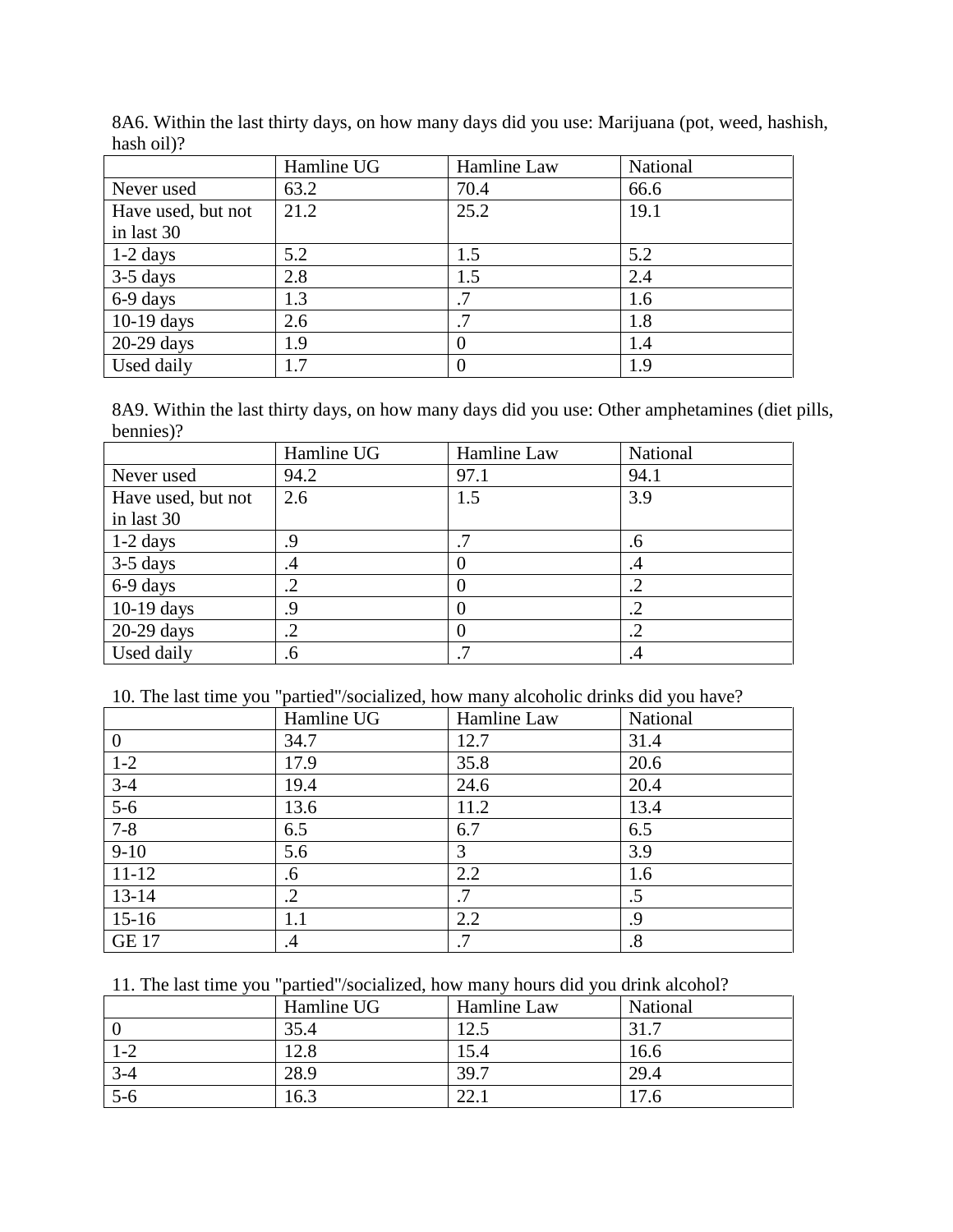| $7 - 8$               | 5.9 | 5.9       | 3.4             |
|-----------------------|-----|-----------|-----------------|
| $9-10$                | .-  | 2.9       | $\cdot$ $\cdot$ |
| $11-12$               | . . |           |                 |
| $13-14$               |     |           | . .             |
| $\frac{15-16}{GE~17}$ |     |           | . .             |
|                       |     | $\bullet$ | . .             |

13. Over the last two weeks, how many times have you had five or more drinks of alcohol at a sitting?

|                  | Hamline UG | Hamline Law    | National   |
|------------------|------------|----------------|------------|
| N/A, Don't Drink | 26.9       | 8.8            | 25.7       |
| None             | 44.9       | 64.7           | 42.9       |
| 1 time           | 14.3       | 12.5           | 13.8       |
| 2 times          | 6.9        | 6.6            | 7.5        |
| 3 times          | 2          | 4.4            | 4          |
| 4 times          | 3          | 2.2            | 2.9        |
| 5 times          | 1.3        | $\cdot$ 7      | 1.4        |
| 6 times          | $\cdot$ .2 | $\theta$       | .8         |
| 7 times          | 0          | $\overline{0}$ | $\cdot$    |
| 8 times          | $\cdot$ .2 | $\theta$       | $\cdot$ .2 |
| 9 times          | 0          | $\theta$       | $\cdot$ 1  |
| 10 or more times | $\cdot$    | $\overline{0}$ | $\cdot$ 3  |

# 14A. Within the last thirty days, did you: Drive after drinking any alcohol at all?

|                   | Hamline UG | Hamline Law | National |
|-------------------|------------|-------------|----------|
| N/A/Don't drive   | 16.4       |             | 12.9     |
| $N/A/Don't$ drive | 25.3       | 8.9         | 23.5     |
| N <sub>o</sub>    | 43.8       | 48.9        | 47.3     |
| Yes               | 14.5       | 38.5        | 16.2     |

14B. Within the last thirty days, did you: Drive after having 5 or more drinks?

|                   | Hamline UG | Hamline Law | National |
|-------------------|------------|-------------|----------|
| $N/A/Don't$ drive | 16.4       |             | 13.      |
| N/A/Don't drive   | 25.7       | 9.6         | 23.8     |
| N <sub>o</sub>    | 56.4       | 85.2        | 61.4     |
| Yes               | ن. 1       |             |          |

15A. During the last 12 months, when you "partied"/socialized, how often did you:

|                 | Hamline UG | Hamline Law | National |  |
|-----------------|------------|-------------|----------|--|
| N/A/Don't drink | 29.4       | 8.8         | 27.3     |  |
| Never           |            | 14          | 13.7     |  |
| Rarely          | 12.1       | 16.2        | 13.9     |  |
| Sometimes       | 19.2       | 28.7        | 22.      |  |

Alternate non-alcoholic with alcoholic beverages?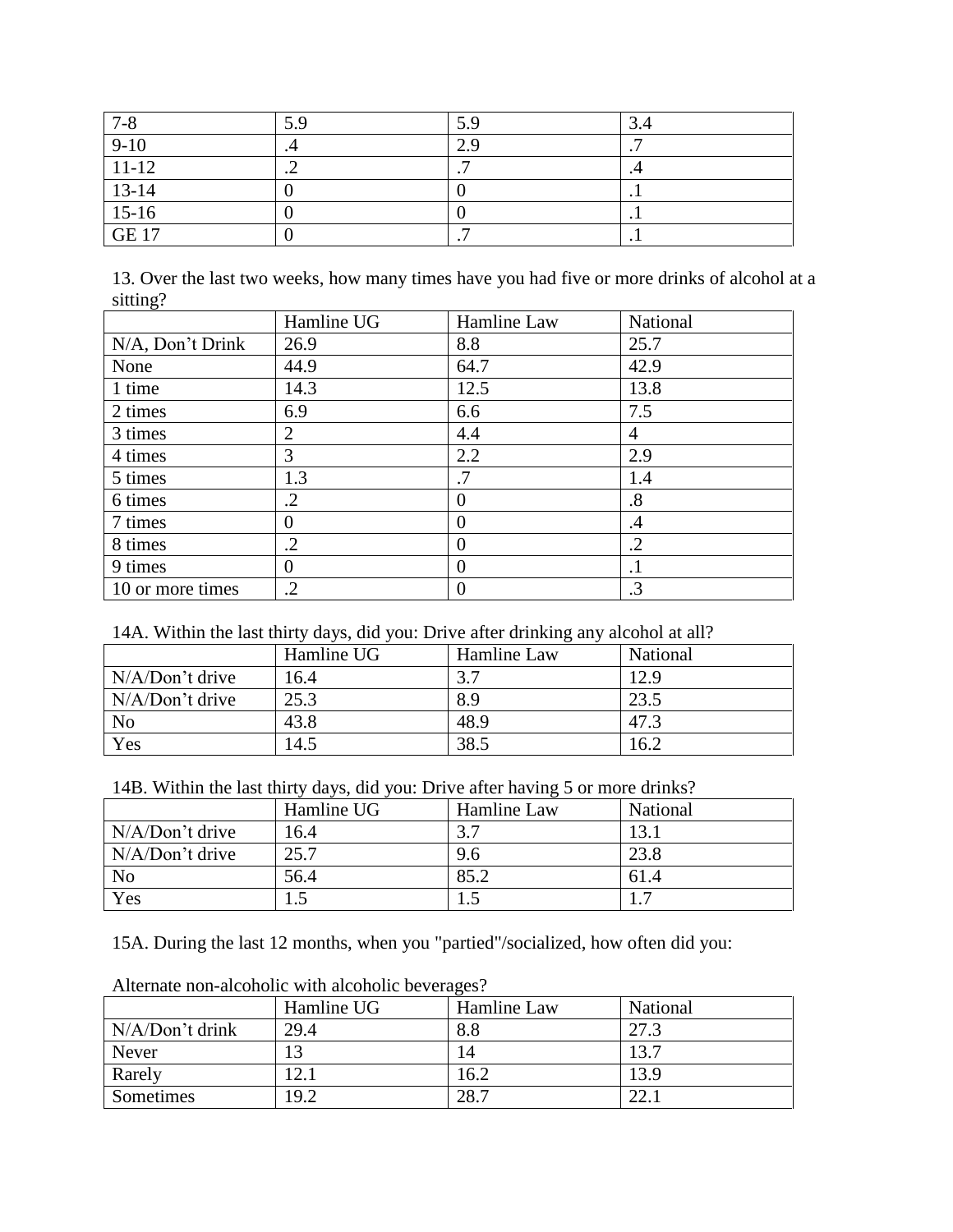| Most of       | 177                      | $\bigcap$ | $\overline{\phantom{0}}$ |
|---------------|--------------------------|-----------|--------------------------|
| the time      | 11.J                     | 44.0      | 10. L                    |
| <b>Always</b> | $\Omega$ $\Omega$<br>0.5 | ∼<br>৴.∪  | . .                      |

15B. During the last 12 months, when you "partied"/socialized, how often did you:

Avoid drinking games?

|                  | Hamline UG | Hamline Law | National |
|------------------|------------|-------------|----------|
| N/A/Don't drink  | 27.1       | 9.6         | 25.7     |
| Never            | 11.9       | 4.4         | 12.2     |
| Rarely           | 15.6       | 14.8        | 15       |
| Sometimes        | 15.6       | 17.8        | 15.8     |
| Most of the time | 14.5       | 28.1        | 14.1     |
| Always           | 15.4       | 25.2        | 17.2     |

15E. During the last 12 months, when you "partied"/socialized, how often did you:

| Eat before and/or during drinking? |            |             |          |
|------------------------------------|------------|-------------|----------|
|                                    | Hamline UG | Hamline Law | National |
| N/A/Don't drink                    | 28.8       | 8.9         | 26.9     |
| Never                              |            |             | 1.5      |
| Rarely                             | 1.3        | 1.5         | 2.2      |
| Sometimes                          | 13.4       | 13.3        | 12       |
| Most of the time                   | 27.9       | 45.9        | 29.5     |
| Always                             | 27.5       | 28.9        | 28       |

15G. During the last 12 months, when you "partied"/socialized, how often did you:

|                  | Hamline UG | Hamline Law | National |
|------------------|------------|-------------|----------|
| N/A/Don't drink  | 29.5       | 9.6         | 27.1     |
| Never            | 3.7        | 2.9         | 4.9      |
| Rarely           | 7.8        | 8.8         | 6.8      |
| Sometimes        | 12.1       | 16.2        | 11.5     |
| Most of the time | 17.8       | 28.7        | 19       |
| Always           | 29.1       | 33.8        | 30.7     |

Keep track of how many drinks you were having?

16A. Within the last 12 months, have you experienced any of the following when drinking alcohol:

|                 | Hamline UG | Hamline Law | National |
|-----------------|------------|-------------|----------|
| N/A/Don't drink | 29.7       | 8.8         | 26.8     |
| N <sub>o</sub>  | 47.8       | 58.1        | 48.6     |
| Yes             | 225<br>ر ے | 33.1        | 24.7     |